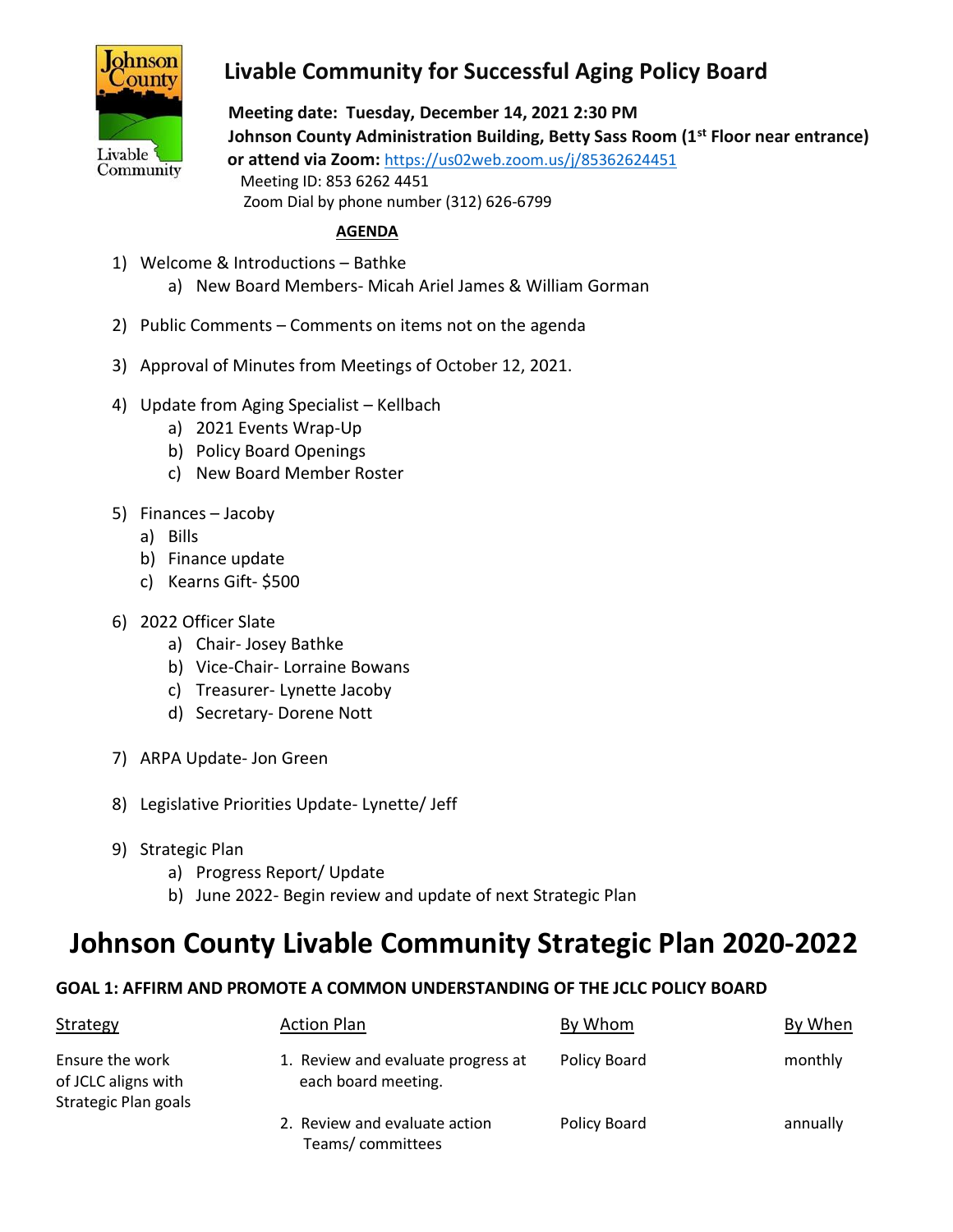#### **GOAL 2: IMPROVE AND INCREASE JCLC OUTREACH AND ENGAGEMENT**

| <b>Strategy</b><br>Improve communications                           | <b>Action Plan</b><br>1. Increase newsletter circulation by<br>200 people through Identification<br>of mailing lists and agencies to<br>publicize and distribute newsletter                                                                                                                                                                                                                      | By Whom<br><b>Communications Committee</b> | By When<br>12/2022 |  |
|---------------------------------------------------------------------|--------------------------------------------------------------------------------------------------------------------------------------------------------------------------------------------------------------------------------------------------------------------------------------------------------------------------------------------------------------------------------------------------|--------------------------------------------|--------------------|--|
|                                                                     | 2. Complete migration of JCLC<br>website                                                                                                                                                                                                                                                                                                                                                         | <b>Communications Committee</b>            | 12/2020            |  |
|                                                                     | 3. Review website info/printed<br>material and update<br>(i.e. housing options)                                                                                                                                                                                                                                                                                                                  | <b>Communications Committee</b>            | annually           |  |
| Identify and strengthen<br>government and<br>Community partnerships | 12/2022<br>1. Present year end report to at<br><b>Executive Committee</b><br>least 2 City Councils and/ or<br>joint entities (at least 5<br>different communities)<br>$2nd$ Quarter - Attend Board of Supervisors meeting – April 29 <sup>th</sup><br>а.<br>a. April 29th Older Adults Month Proclamation<br>3 <sup>rd</sup> Quarter – possibly have Exec Comm attend Supervisors meeting?<br>b. |                                            |                    |  |
|                                                                     | 2. Attend Board of Supervisor<br>meetings, provide annual report<br>and information on aging initiatives                                                                                                                                                                                                                                                                                         | <b>Executive Committee</b>                 | quarterly          |  |
|                                                                     | 3. Conduct outreach to at least<br>1-2 rural Communities to inform<br>them about JCLC and services<br>available through Aging Specialist                                                                                                                                                                                                                                                         | <b>Aging Specialist</b>                    | annually           |  |
| Increase educational<br>initiatives and opportunities               | 1. Provide a minimum of 5 forums,<br>presentations, booths and other<br>programs                                                                                                                                                                                                                                                                                                                 | <b>Action Teams</b>                        | annually           |  |

#### **Goal 3: BUILD AND SUSTAIN JOHNSON COUNTY AS A LIVABLE COMMUNITY**

| Strategy                                                                        | <b>Action Plan</b>                                                                           | By Whom                    | By When               |
|---------------------------------------------------------------------------------|----------------------------------------------------------------------------------------------|----------------------------|-----------------------|
| Effectively advocate on<br>behalf of older Adults<br>residing in Johnson County | 1. Develop the JCLC policy agenda<br>and present to the Board of<br>Supervisors for approval | Policy Board, Action Teams | annually,<br>by 10/31 |
|                                                                                 | 2. Develop an outreach plan to<br>promote our approved policy<br>agenda                      | Policy Board               | annually              |
|                                                                                 | 3. Develop at least one program or<br>Initiative to promote policy agenda                    | Policy Board               | annually              |